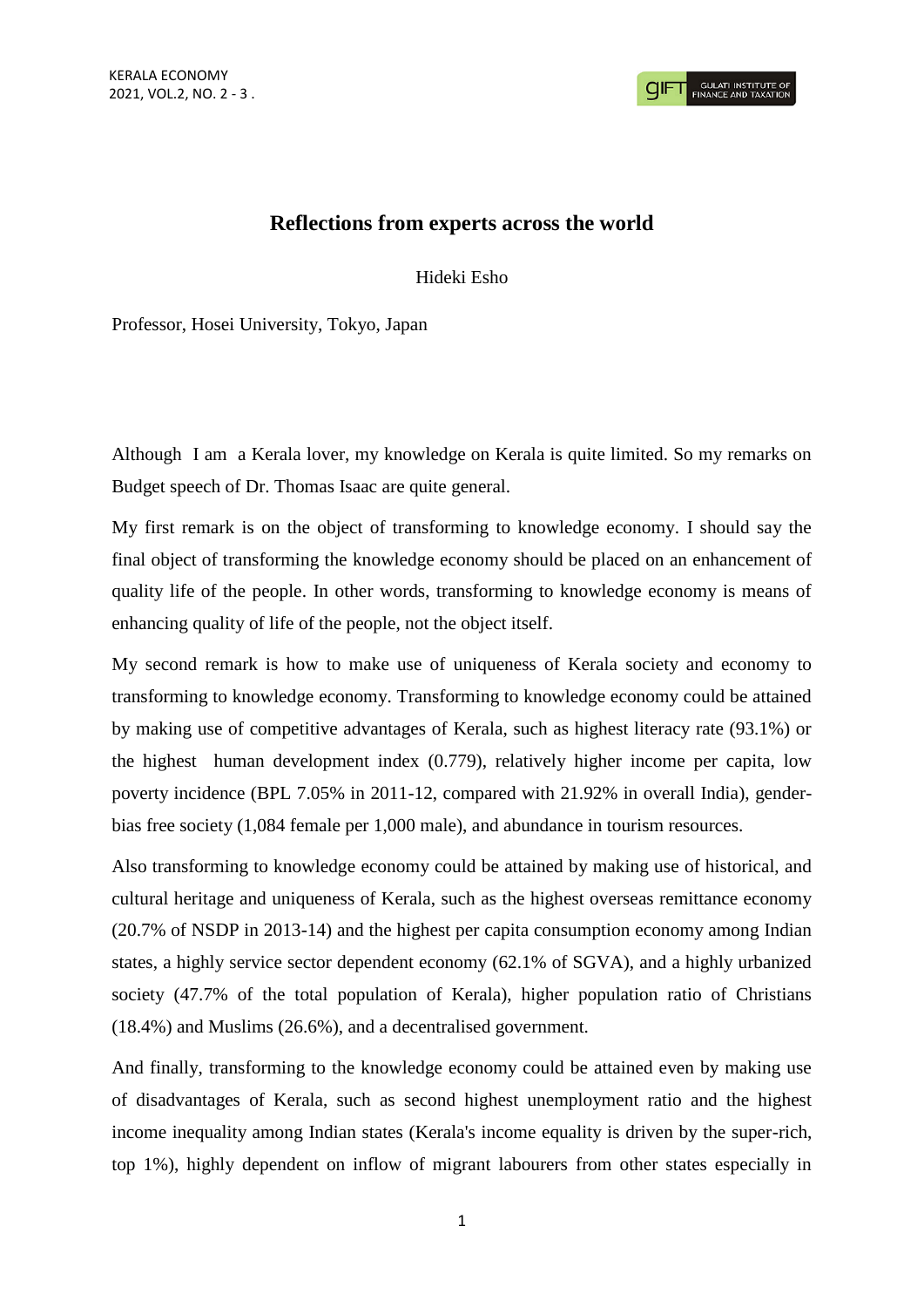KERALA ECONOMY

construction sector, the highest labour cost and the lowest population growth rates among Indian states. Kerala is approaching to an aging society preceding other states.

All these things show that Kerala is an exception among Indian states. So I would say all these competitiveness, uniqueness, and disadvantages of Kerala clearly indicate the necessity and inevitability of transforming Kerala to knowledge economy to further strengthen competitiveness as well as to overcome the weakness. Brand Kerala campaign would be required in a big way to attract foreign as well as domestic investment. Also knowledge economy should be inclusive.

Now, I would like to present some suggestions. Maybe these are already on the agenda or are in progress. The first suggestion is to set up Kerala platform, which means a collection of open API, depending on Aadhaar. The main purpose of this digital platform is to promote innovations of private companies.

My second suggestion is to make use of Non Resident Keralites, their knowledge, expertise, and savings. It is necessary to create some mechanism to channel overseas remittances to entrepreneurial activities.

The third suggestion is to promote practical use of ICT knowledge in many fields, not only in medical services, nursing, health care, education, but also in tourism (including medical tourism, Ayurveda tourism, domestic pilgrimage tourism, Kerala cuisine tourism), food processing (including marine products), and plantation crops (such as cashew, coir, spices, coffee, tea, rubber) where competitive advantages of Kerala lies. The purpose is to upgrade the quality of goods and services to the global standard, that means to realize a "higher quality-higher profit" economy.

And fourth suggestion is to further promote the Kerala start-up mission. Kerala is ranked as one of the top performers in the start-up ranking. Under the banner of KSUM there are more than 2,200 registered start-ups. However, presence of IT/ITeS companies is still limited compared with other top performers such as Maharashtra or Karnataka. Availability of funds and skilled workforce remains a challenge. To develop applications corresponding to smart phone is one of the most promising area in start-up business. Especially promoting ecommerce is required. E-commerce has a huge potential of regenerating employment, especially that of women. Women are able to work from home, which is enabling them to simultaneously meet demand of their home and their carrier. E-tail creates not only direct